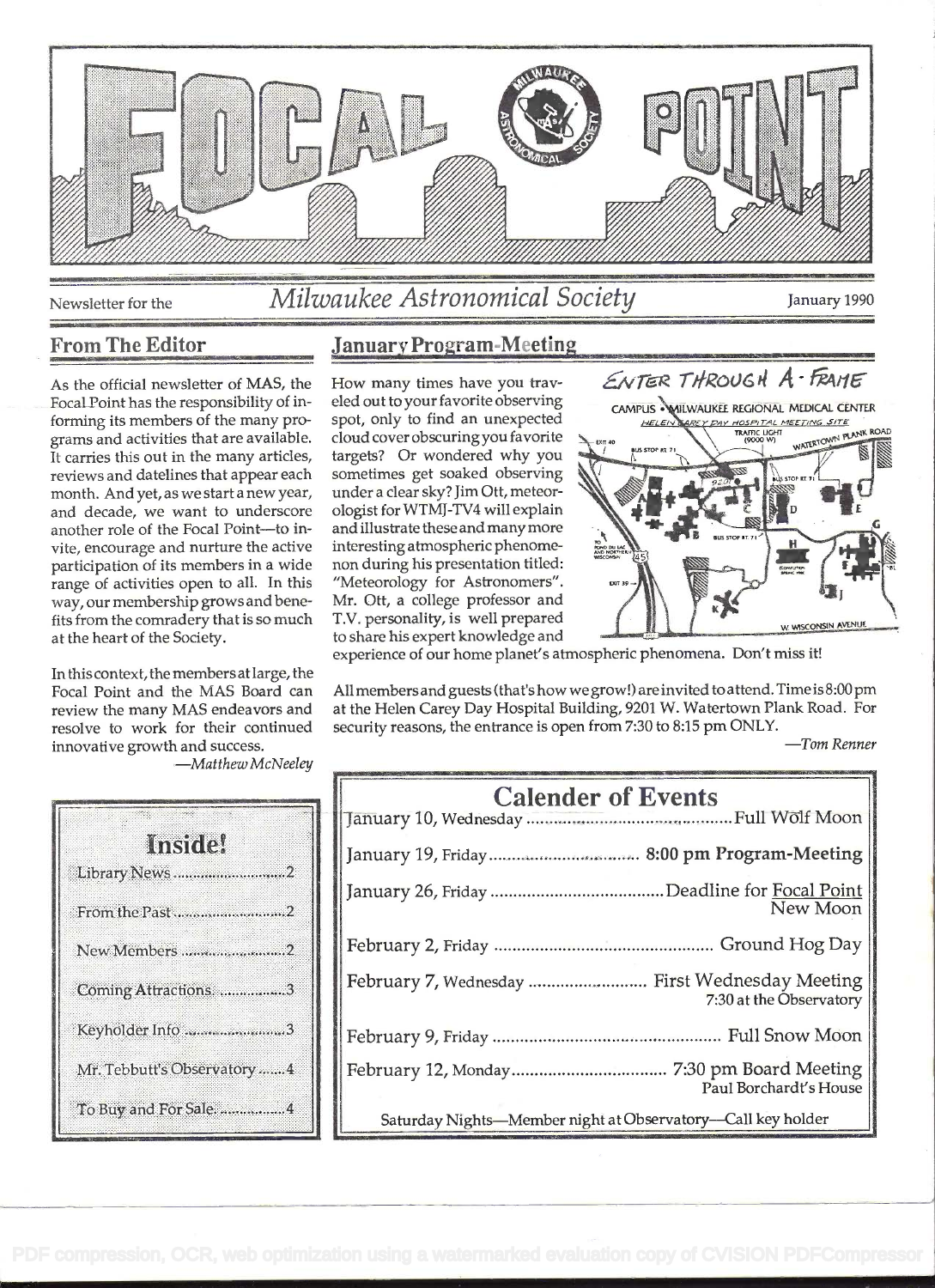What's new in the library this month is not new at all in terms of "hot off the press" but should prove of interest to the specialists amongus. Bob James has donated the following: following:  $\frac{\text{max}_{\text{max}}}{\text{sum}_{i} \text{max}_{i} \cdot \text{max}_{i} \cdot \text{max}_{i} \cdot \text{max}_{i} \cdot \text{max}_{i} \cdot \text{max}_{i} \cdot \text{max}_{i} \cdot \text{max}_{i} \cdot \text{max}_{i} \cdot \text{max}_{i} \cdot \text{max}_{i} \cdot \text{max}_{i} \cdot \text{max}_{i} \cdot \text{max}_{i} \cdot \text{max}_{i} \cdot \text{max}_{i} \cdot \text{max}_{i} \cdot \text{max}_{i} \cdot \text{max}_{i} \cdot \text{max}_{i} \cdot \text{max}_{i} \cdot$ 

"Two-micron Sky Survey", a star catalog  $DOLIBI F DOM$ 

"The Computation of Elements of Eclipsing Binary Systems"

"A Correlation of Optical, Radio, and Interplanetary Records of  $-15$  years ago<br>Solar Events", includes photographs of solar activity and several Portascope Design Wins Award! While Solar Events", includes photographs of solar activity and several Portascope Design Wins Award! While<br>years worth of "Journal of the AAVSO".<br>attending a combined meeting of the years worth of "Journal of the AAVSO".

The 75th anniversary issue (1986) is particularly noteworthy as itcontains a wealth and the AAVSO in Winnepeg, Canada, of background on the society and on the variable stars they watch. Although he MAS Director Ed Halbach accepted a<br>does not have a naper published in this issue, our Observatory Director. Gerry plaque and a barlow lense for does not have a paper published in this issue, our Observatory Director, Gerry plaque and a barlow lense for h<br>Samolyk, is mentioned several times. This anniversary "Journal" can be found in hall Portascope design. Samolyk, is mentioned several times. This anniversary "Journal" can be found in the AAVSO History file.

Both Bob James and Frank Roldan have added some bound convention "Proced- teers turned the Observatory lecture hall<br>ings" and group photos to the Astronomical League History file. The Baltimore into a workshop and combined ings" and group photos to the Astronomical League History file. The Baltimore into a workshop and combined their<br>(1986) papers looked particularly "meaty". craftsmanship and ingenuity to com-(1986) papers looked particularly "meaty".

See the Flying Swan, the Big Bear, the Chained Princess. Now you, too, can give<br>a planetarium style constellation slide show. Frank Roldan has generously  $-10$  years ago a planetarium style constellation slide show. Frank Roldan has generously  $-10$  years ago<br>donated a slide set of 41 star patterns overprinted with the legendary figures for This won't help much to keepyou warm donated a slide set of 41 star patterns overprinted with the legendary figures for which they are named. while observing on cold, windy nights,

Please check your carousels and cartridges to see if you happen to have a greencoded MAS slide. We are missing A72 (26" scope) and C62 (Pleiades). Neither was Windchill (deg F) = 91.4-K(457-5T)/110<br>signed our on the audio-visual form.  $K = 10.45 + 6.68v - .447v$ signed our on the audio-visual form.<br>
-Sally Waraczynski



Royal Astronomical Society of Canada<br>and the AAVSO in Winnepeg, Canada,

Under Ed's direction, a group of volunplete twelve unique, portable 10" re-<br>flecting telescopes.

but to figure out the wind chill factor, the Fox Valley AS gives this formula:

 $T =$  current temp, degrees F  $V =$  wind speed, mph

From the NCRAL newsletter, "Northern Lights"

### New Members

The following new members were recently announced by the MAS Board.

Robert H. & Gloria Johnson - Muskego **Ringley Rings Rings Rings Rings** Steve Johnson and Family<br>
(Mike, Alice and Beth) - Waukesha<br>
WAS couples with recent arrivals. The Aijea Kramer - Oconomowoc latest little astronomer is Peter Anthony Femis Miller - Eagle Koehler, born during the holiday season<br>to Mary and Dan Koehler. Peter joins to Mary and Dan Koehier. Peter joins James Pech - Wauwatosa autumn infants: Michael Milosch, and Dan Koehier. Peter joins James Pech - Wauwatosa autumn infants: Michael Milosch, and Jim Milosch, and Jim Milosch, and Jim Mi

The Society extends them all a big welcome! If you see them at a meeting or other Congratulations to all of you and may MAS function, be sure to introduce yourself.  $\blacksquare$  we have clear skies ahead.

MAS couples with recent arrivals. The first child of Cathy and Jim Milosch; and Lindsay Marie Zedra, born to Diantha and Nolan Zedra.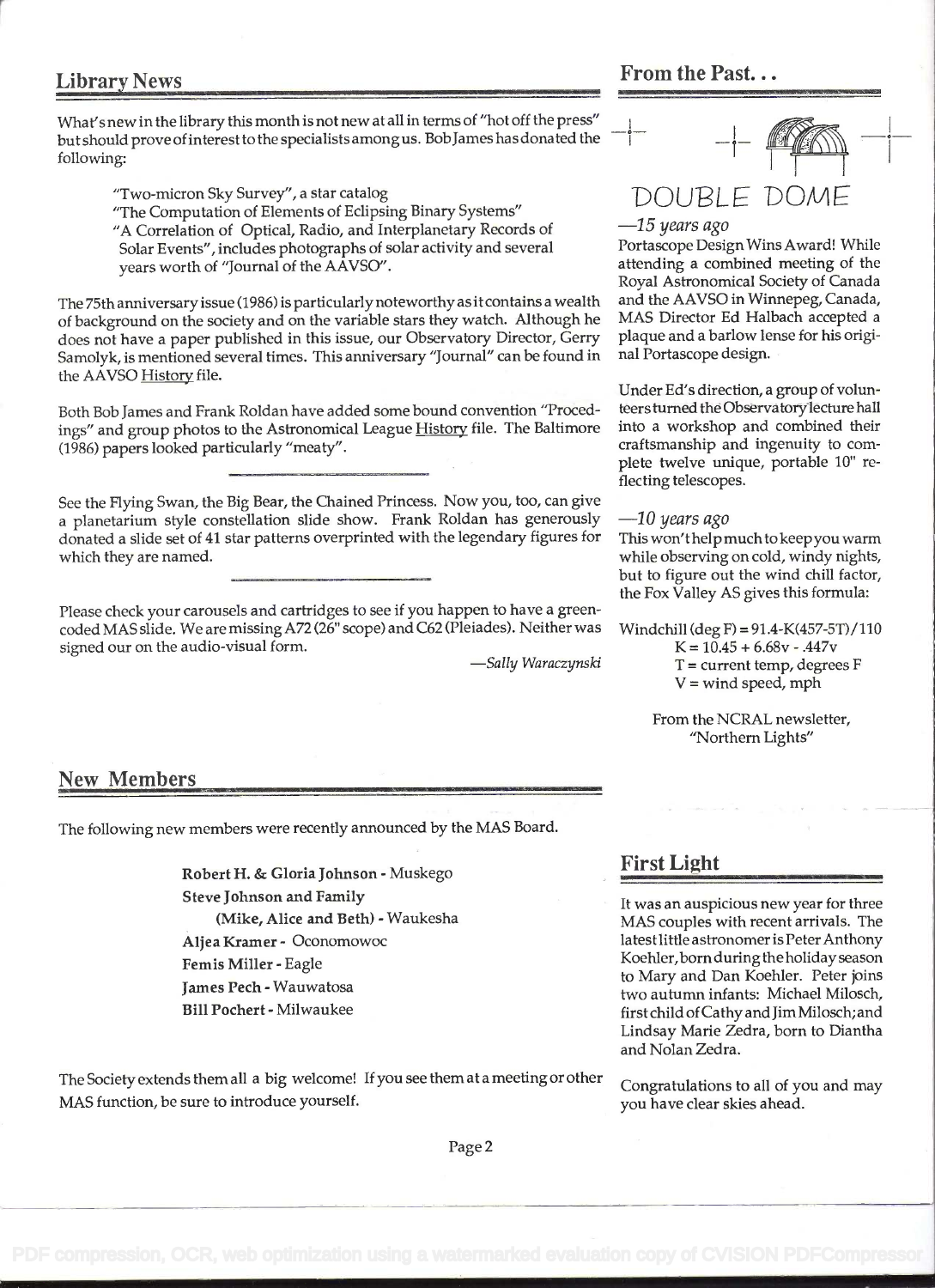## Mr. Tebbutt's Observatory - Windsor, New South Wales

Whenever anotheryear ofmy life draws to a close, I try to spend a few minutes reflecting on highlights of that year.

As I reflected on 1989, my mind wandered to January when I was in Sydney, Australia. Over coffee with one of my oldest friends who works there, I mentioned that I was an amateur astronomer. My old friend said "Oh! Then Ibet you'd love to meetmy brother-in-law".

He was right! The man he spoke of was the great-grandsonofJohn Tebbutt, one of the greatest astronomers the south em hemisphere ever produced, and an amateur himself. A cali to New South Wales resulted in an invitation by John Halley Tebbutt to visit the observatories of his great-grandfather. No second invitation was needed.

John Tebbutt was born in Windsor on May 25, 1834. Tebbutt first became interested in astronomy at 19, his "taste" spurred from reading an article in the Illustrated London News.

His first telescope, a small marine glass, before he obtained a 3 1/4" refractor which he used to observe a large number of lunar occultations and stars from 1864 - '70. In 1872 he acquired a 4 1/2" equatorial and in that same year had his first observatory constructed. It was a modestbuildingof pine and slats which was superseded in 1879 by a brick one. A fine 3" transit instrument was installed in this building for the purpose of accurately determining local time.

In 1886 he added an 8" equatorial with 115" f.l. made by Grubb, of Dublin. It as first owned by Dr. W. Bone of Castlemaine, Victoria. Upon Dr. Bone's death, Tebbutt purchase the instrument for 400 pounds. With it he made a vast number of observations between 1872- 1916. His observations were regularly published in the Monthly Notices of the Royal Astronomical Society and in the Astronomical Nachrichten.

Among the highlights of Tebbutt's astronomical career were the discovery of two comets. The Great Comet of 1861 (discovered in May of that year) was one ofthe most spectacular comets seen

last century and was visible during the daylight by July. On June 29 - 30th of that year, the earth passed through the tail of the comet resulting in spectacular meteorshowersseen in Europe. Halley's Cometof 1910 is the only other recorded occurrence of a tail being so close to the earth. At perihelion, the head of Tebbutt's Comet was only 14,900,000 km from the earth.

Tebbutt discovered his second comet in 1881. Comet Tebbutt 1881 III was the first comet to be photographed successfully and was studied for its chemical composition using a spectrogram. The study was performed by Sir William Higgins who produced a photograph of the spectrum of the comet showing features he identified as resulting from molecules of carbon and cyanide and the atoms of sodium. Tebbutt also observed no fewer than seven returns of Enke's Comet at Windsor.

Of the multitude of scientific papers published byTebbutt, eightcontain data on the variable Eta Argus. From these papers, estimates of brightness on 203 different nights provided material for brightness variation curves from 1854 to 1890. Today Eta Argus is known as Eta Carinae, one of the most unusual objects known. In 1843 it was the third brightest star in the southern hemisphere and probably the most intrinsically luminous object in our galaxy.

Six papers containing428 estimates were published relating to R Carinae. From this data, period curves were constructed. We know today that R Cannae is a Mira-type star.

The above are only a few of the highlights of John Tebbutt's career in astronomy-a career that was unique when you consider that he was entirely self taught. His work was so highly regarded that he was offered the position of Government Astronomer in New South Wales in 1862. He declined in favor of pursuing his private scientific study. In 1862 Tebbutt was elected a member of the Royal Society of New South Wales and in 1873 a Fellow of the

| <b>Saturday Nite</b><br>Keyholders |                                     |
|------------------------------------|-------------------------------------|
| January 13                         | <b>Brian Ganiere</b><br>272-4649    |
| January 20                         | <b>Chris Hesseltime</b><br>482-4515 |
| January 27                         | Lee Keith<br>961-8752               |
| February 3                         | Dan Koehler<br>662-2987             |
| February 10                        | Nick Nichols<br>628-4059            |
| February 17                        | John Pfannerstill<br>475-6494       |
| February 24                        | Terry Ross<br>784-2093              |

Royal Astronomical Society. He was also elected to be the first president of the British Astronomical Association.

John Tebbutt passed away on November 29, 1916, at the age of 82. He left behind a legacy that covered two hemispheres and marked one of the earliest bridges between the amateur and the professional astronomer.

The International Astronomical Union honored Tebbutt in 1973 by naming a lunar craterafterhim (it's visible through a telescope). In 1984, a great national honor wasbestowed upon him when he and his observatory buildings were depicted on the Australian \$100.00 note.

Two of his three observatories are open to the public and house the restored Grubb refractor, complete with its mechanical, gravity drive, and an eight inch Celestron with a CCD camera.

As I viewed M42 (upside down and in a group of stars known as "The Sourceman") from Tebbutt's observatory, <sup>I</sup> wondered what he would have thought if he could see the marvelous additions to our knowledge that technology has brought to his observatory.

-Richard I. Adduci